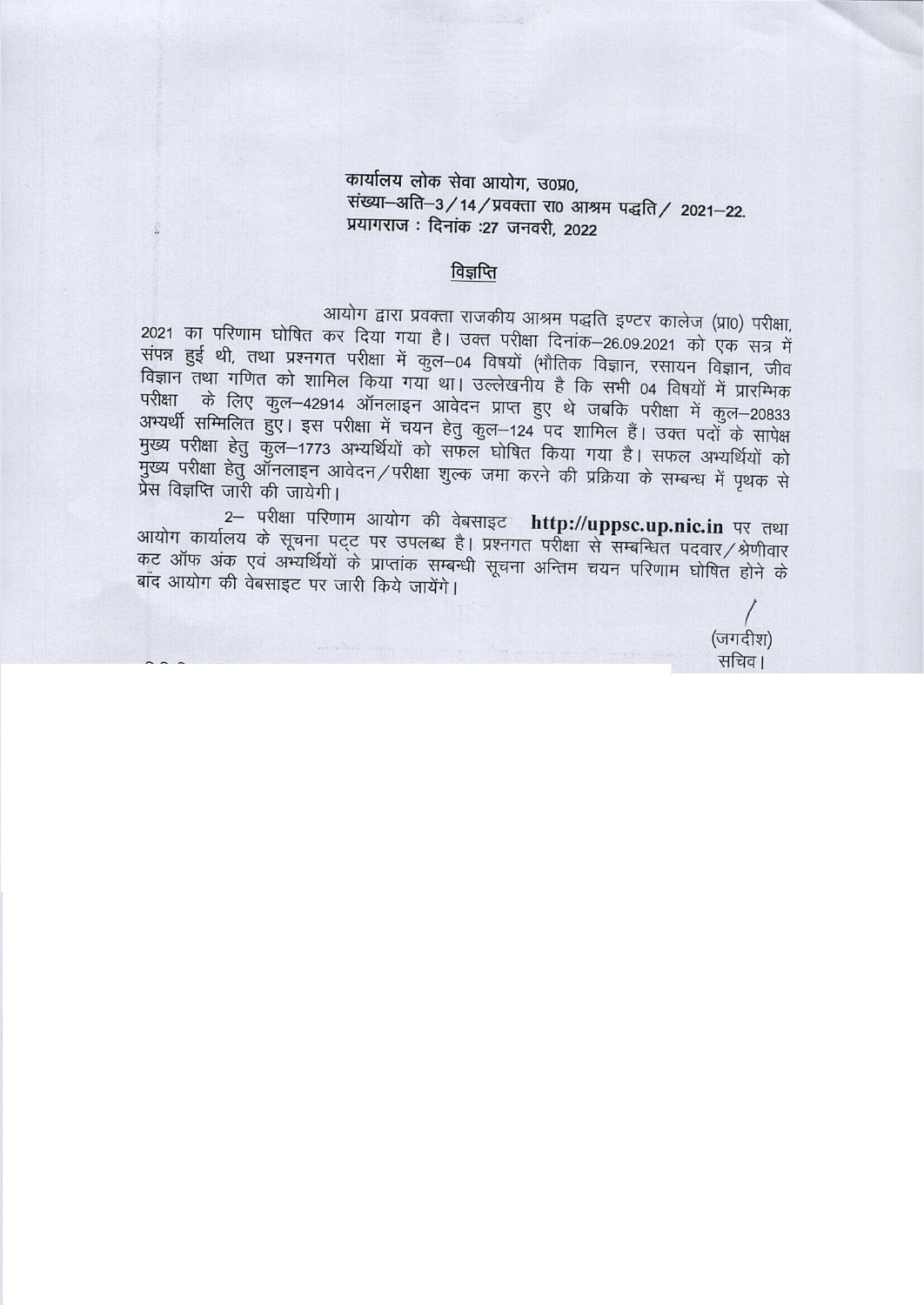| SUBJECT:      | (01) | <b>PHYSICS</b> |               |               |               |               |               |
|---------------|------|----------------|---------------|---------------|---------------|---------------|---------------|
| <b>ROLLNO</b> |      | <b>ROLLNO</b>  | <b>ROLLNO</b> | <b>ROLLNO</b> | <b>ROLLNO</b> | <b>ROLLNO</b> | <b>ROLLNO</b> |
| 000004        |      | 004147         | 007221        | 012222        | 016360        | 020697        | 025181        |
| 000229        |      | 004180         | 007307        | 012270        | 016415        | 020721        | 025188        |
| 000516        |      | 004207         | 007320        | 012391        | 016417        | 020789        | 025259        |
| 000595        |      | 004238         | 007516        | 012416        | 016463        | 020871        | 025372        |
| 000742        |      | 004258         | 007539        | 012447        | 016521        | 020973        | 025386        |
| 001011        |      | 004395         | 007579        | 012507        | 016563        | 021162        | 025482        |
| 001148        |      | 004439         | 007587        | 012573        | 016586        | 021172        | 025688        |
| 001288        |      | 004482         | 007836        | 012605        | 016771        | 021244        | 025888        |
| 001375        |      | 004519         | 008061        | 012665        | 016844        | 021415        | 025894        |
| 001398        |      | 004580         | 008245        | 012869        | 016886        | 021582        | 025911        |
| 001401        |      | 004985         | 008461        | 013018        | 017133        | 021654        | 025964        |
| 001438        |      | 005069         | 008488        | 013376        | 017149        | 021691        | 026270        |
| 001486        |      | 005105         | 008511        | 013392        | 017236        | 021772        | 026276        |
| 001604        |      | 005295         | 008644        | 013486        | 017258        | 021809        | 026291        |
| 001688        |      | 005551         | 008755        | 013587        | 017309        | 022032        | 026298        |
| 001702        |      | 005740         | 008792        | 013614        | 017354        | 022083        | 026473        |
| 001750        |      | 005767         | 009011        | 013655        | 017531        | 022132        | 026793        |
| 001770        |      | 005809         | 009626        | 013662        | 017546        | 022152        | 026935        |
| 001849        |      | 005849         | 009735        | 013690        | 017549        | 022204        | 027030        |
| 001855        |      | 005865         | 009751        | 013703        | 017599        | 022364        | 027252        |
| 001868        |      | 005930         | 009775        | 013731        | 017663        | 022750        | 027254        |
| 001891        |      | 005999         | 009807        | 013758        | 017694        | 022793        | 027348        |
| 001903        |      | 006050         | 010000        | 013882        | 017849        | 022979        | 027396        |
| 002028        |      | 006065         | 010087        | 014144        | 018089        | 023012        | 027420        |
| 002037        |      | 006091         | 010145        | 014224        | 018431        | 023115        | 027441        |
| 002053        |      | 006152         | 010147        | 014328        | 018460        | 023165        | 027473        |
| 002257        |      | 006165         | 010216        | 014551        | 018526        | 023189        | 027565        |
| 002359        |      | 006195         | 010232        | 014621        | 018798        | 023213        | 027581        |
| 002618        |      | 006224         | 010269        | 014726        | 018961        | 023369        | 027753        |
| 002638        |      | 006420         | 010303        | 015050        | 018980        | 023389        | 027759        |
| 002856        |      | 006432         | 010563        | 015068        | 019176        | 023498        | 027795        |
| 002906        |      | 006504         | 010587        | 015103        | 019225        | 023646        | 027844        |
| 002918        |      | 006516         | 010684        | 015194        | 019256        | 024162        | 027879        |
| 003046        |      | 006594         | 011236        | 015218        | 019277        | 024223        | 027885        |
| 003067        |      | 006634         | 011316        | 015225        | 019346        | 024235        | 027926        |
| 003210        |      | 006702         | 011497        | 015403        | 019445        | 024374        | 028003        |
| 003418        |      | 006738         | 011573        | 015503        | 019573        | 024413        | 028139        |
| 003495        |      | 006772         | 011579        | 015719        | 019800        | 024430        | 028455        |
| 003535        |      | 006815         | 011687        | 015722        | 019939        | 024666        | 028479        |
| 003605        |      | 006914         | 011694        | 015886        | 020259        | 024724        | 028500        |
| 003650        |      | 006934         | 011701        | 015912        | 020270        | 024728        | 028734        |
| 003670        |      | 007069         | 011716        | 016049        | 020355        | 024919        | 028932        |
| 003915        |      | 007210         | 011861        | 016076        | 020501        | 024968        | 029212        |
| 004062        |      | 007217         | 012169        | 016126        | 020578        | 025103        | 029234        |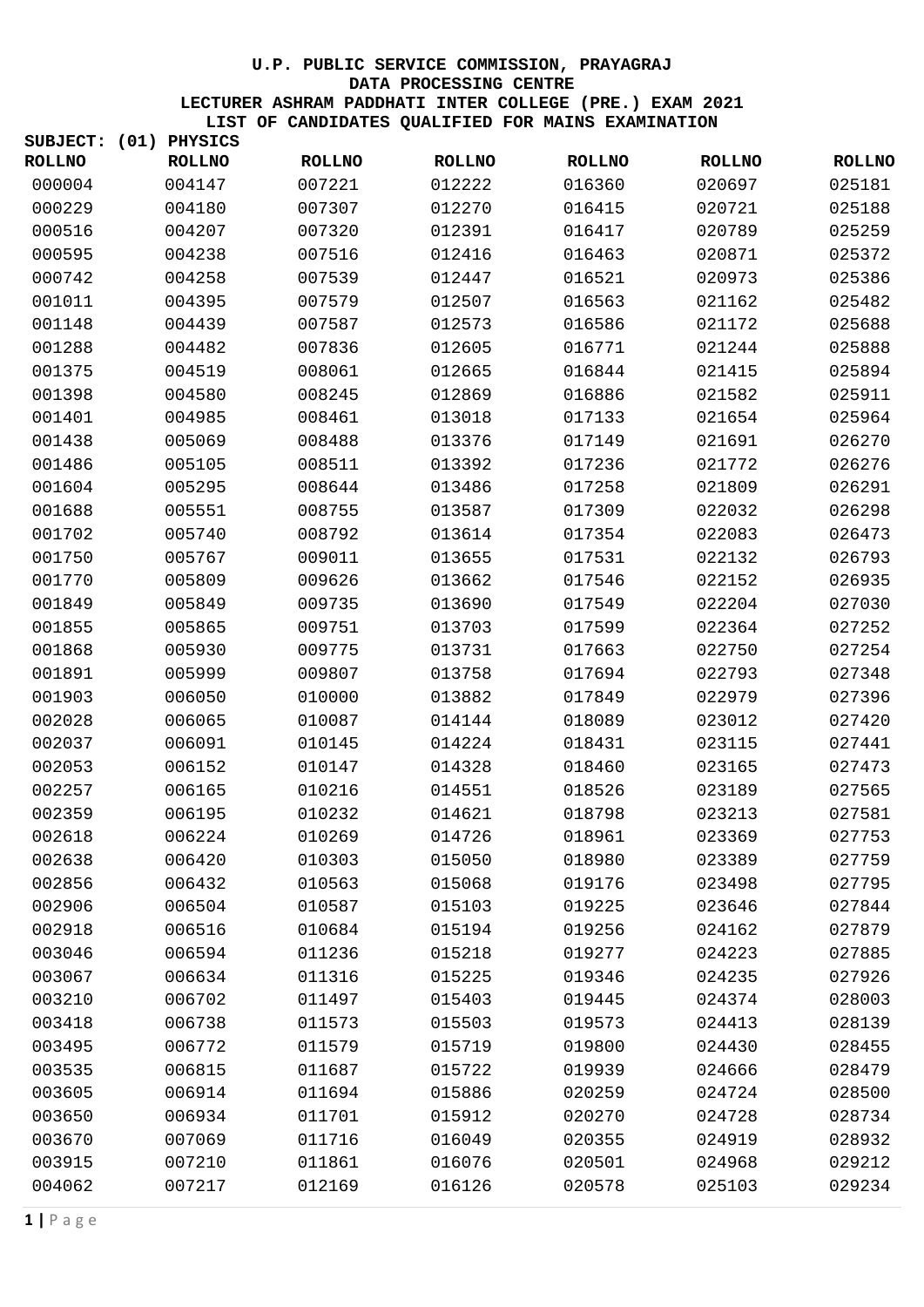| SUBJECT:      | (01) | <b>PHYSICS</b> |               |               |               |               |               |
|---------------|------|----------------|---------------|---------------|---------------|---------------|---------------|
| <b>ROLLNO</b> |      | <b>ROLLNO</b>  | <b>ROLLNO</b> | <b>ROLLNO</b> | <b>ROLLNO</b> | <b>ROLLNO</b> | <b>ROLLNO</b> |
| 029482        |      | 031031         | 032385        | 034732        | 036930        | 038562        | 040387        |
| 029544        |      | 031098         | 032444        | 034885        | 037018        | 038568        | 040519        |
| 029619        |      | 031181         | 032445        | 034975        | 037060        | 038733        | 040641        |
| 029698        |      | 031234         | 032654        | 035199        | 037217        | 038756        | 040812        |
| 029818        |      | 031296         | 032681        | 035316        | 037237        | 038817        | 040888        |
| 029878        |      | 031298         | 032746        | 035408        | 037315        | 038838        | 040965        |
| 029929        |      | 031401         | 032914        | 035655        | 037342        | 038918        | 041238        |
| 029978        |      | 031610         | 032945        | 035799        | 037585        | 039021        | 041305        |
| 030037        |      | 031770         | 033418        | 035976        | 037673        | 039088        | 041952        |
| 030081        |      | 031772         | 033421        | 036015        | 037781        | 039119        | 042052        |
| 030212        |      | 031851         | 033951        | 036258        | 037857        | 039230        | 042148        |
| 030412        |      | 031950         | 034066        | 036279        | 037861        | 039289        | 042316        |
| 030472        |      | 031996         | 034275        | 036549        | 037958        | 039411        | 042389        |
| 030551        |      | 032019         | 034405        | 036595        | 038199        | 039593        | 042444        |
| 030552        |      | 032072         | 034433        | 036613        | 038266        | 039901        | 042652        |
| 030646        |      | 032096         | 034445        | 036656        | 038401        | 040078        | 042761        |
| 030855        |      | 032134         | 034495        | 036700        | 038402        | 040151        | 042854        |
| 030973        |      | 032137         | 034605        | 036773        | 038426        | 040189        | 042906        |
| 030974        |      | 032250         | 034648        | 036833        | 038546        | 040268        |               |

#### TOTAL NUMBER OF CANDIDATES QUALIFIED >>>> 000440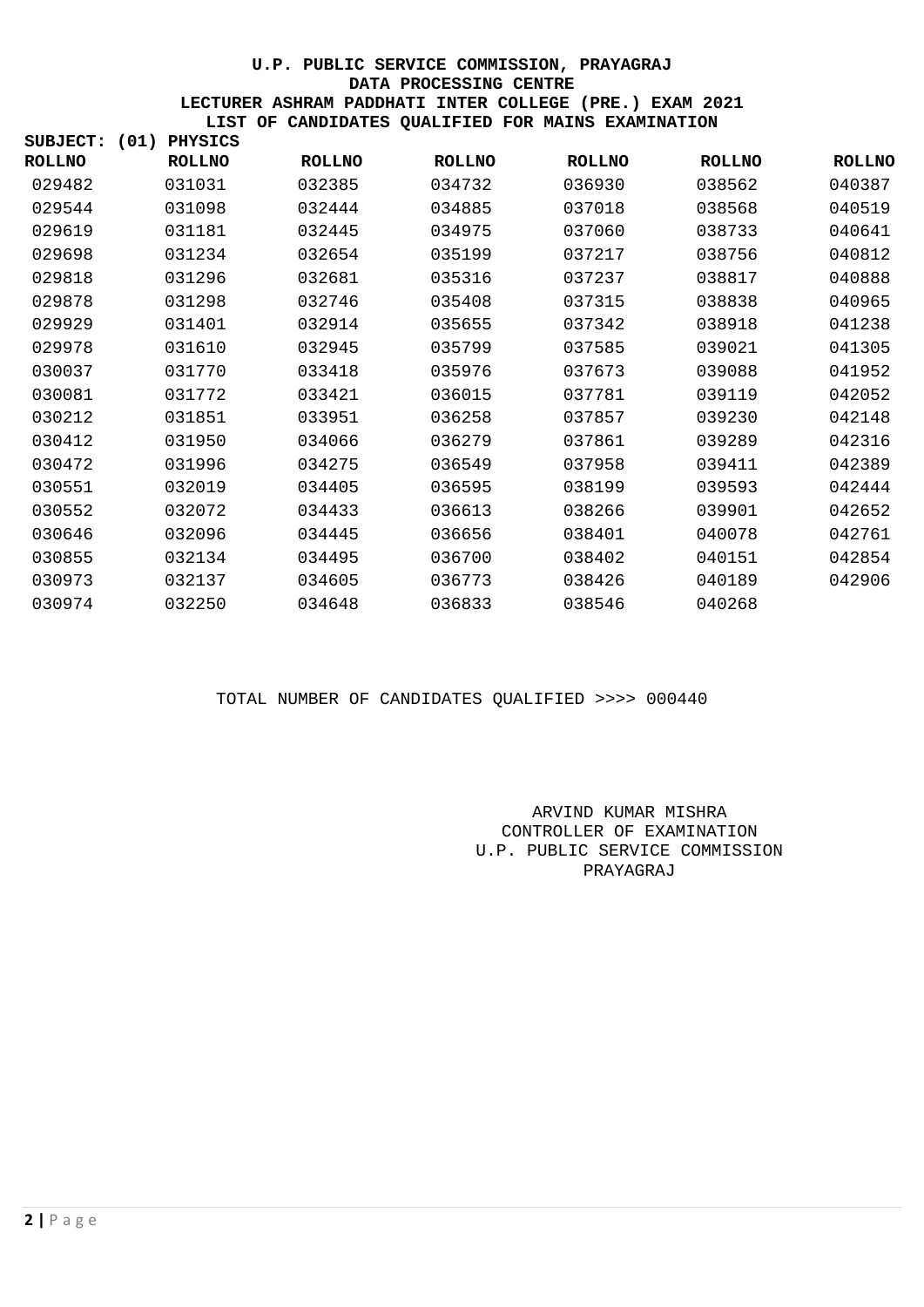| SUBJECT:      | (02) | <b>CHEMISTRY</b> |               |               |               |               |               |
|---------------|------|------------------|---------------|---------------|---------------|---------------|---------------|
| <b>ROLLNO</b> |      | <b>ROLLNO</b>    | <b>ROLLNO</b> | <b>ROLLNO</b> | <b>ROLLNO</b> | <b>ROLLNO</b> | <b>ROLLNO</b> |
| 000131        |      | 006264           | 011125        | 016363        | 020580        | 025476        | 030476        |
| 000365        |      | 006354           | 011269        | 016495        | 020669        | 025789        | 030559        |
| 000588        |      | 006592           | 011303        | 016556        | 020869        | 025793        | 030686        |
| 000744        |      | 006627           | 011347        | 016774        | 021215        | 025810        | 030695        |
| 000973        |      | 006664           | 011369        | 016883        | 021240        | 025850        | 031019        |
| 001003        |      | 006968           | 011393        | 016983        | 021335        | 025962        | 031051        |
| 001184        |      | 007182           | 011603        | 017077        | 021337        | 026297        | 031054        |
| 001583        |      | 007242           | 011622        | 017205        | 021369        | 026308        | 031091        |
| 001781        |      | 007343           | 011647        | 017211        | 021452        | 026348        | 031215        |
| 002176        |      | 007449           | 011711        | 017294        | 021609        | 026421        | 031462        |
| 002398        |      | 007468           | 011743        | 017295        | 021717        | 026530        | 031657        |
| 002449        |      | 007502           | 011744        | 017345        | 021811        | 026606        | 031874        |
| 002487        |      | 007651           | 011864        | 017483        | 022030        | 026724        | 032076        |
| 002512        |      | 007812           | 011928        | 017745        | 022056        | 026964        | 032370        |
| 002566        |      | 008084           | 012210        | 017843        | 022373        | 027024        | 032530        |
| 002730        |      | 008229           | 012345        | 017919        | 022391        | 027199        | 032535        |
| 003055        |      | 008467           | 012478        | 017950        | 022408        | 027373        | 032620        |
| 003181        |      | 008678           | 012502        | 017963        | 022620        | 027735        | 032791        |
| 003405        |      | 008879           | 012596        | 018302        | 022659        | 027824        | 032915        |
| 003438        |      | 009026           | 012690        | 018413        | 022755        | 028080        | 032927        |
| 003522        |      | 009061           | 012719        | 018432        | 022762        | 028156        | 032985        |
| 003735        |      | 009086           | 012738        | 018590        | 022779        | 028273        | 032998        |
| 003871        |      | 009266           | 012891        | 018772        | 022810        | 028331        | 033034        |
| 003887        |      | 009513           | 013298        | 018821        | 022878        | 028343        | 033318        |
| 003955        |      | 009616           | 013642        | 019026        | 022969        | 028383        | 033326        |
| 004076        |      | 009622           | 013695        | 019080        | 023299        | 028600        | 033358        |
| 004388        |      | 009764           | 013918        | 019085        | 023477        | 028675        | 033518        |
| 004505        |      | 009828           | 014010        | 019415        | 023750        | 028883        | 033595        |
| 004540        |      | 009845           | 014615        | 019464        | 023806        | 028908        | 033694        |
| 004626        |      | 009949           | 014773        | 019494        | 023913        | 029012        | 033741        |
| 004814        |      | 010226           | 014904        | 019498        | 023961        | 029044        | 033774        |
| 004861        |      | 010262           | 015002        | 019541        | 024121        | 029060        | 033881        |
| 005058        |      | 010274           | 015046        | 019569        | 024184        | 029461        | 033969        |
| 005111        |      | 010288           | 015082        | 019695        | 024230        | 029483        | 034071        |
| 005139        |      | 010304           | 015488        | 019745        | 024464        | 029554        | 034302        |
| 005311        |      | 010381           | 015584        | 019812        | 024478        | 029566        | 034818        |
| 005471        |      | 010482           | 015642        | 019904        | 024482        | 029700        | 034960        |
| 005656        |      | 010548           | 015648        | 019961        | 024496        | 029888        | 035154        |
| 005914        |      | 010607           | 015695        | 020005        | 024833        | 029889        | 035276        |
|               |      |                  |               |               |               |               |               |
| 005970        |      | 010745           | 015935        | 020022        | 024893        | 029911        | 035564        |
| 005987        |      | 010941           | 016003        | 020172        | 025207        | 030056        | 035594        |
| 006098        |      | 011021           | 016103        | 020194        | 025349        | 030234        | 035626        |
| 006110        |      | 011077           | 016239        | 020215        | 025390        | 030288        | 035711        |
| 006117        |      | 011117           | 016240        | 020239        | 025471        | 030370        | 035853        |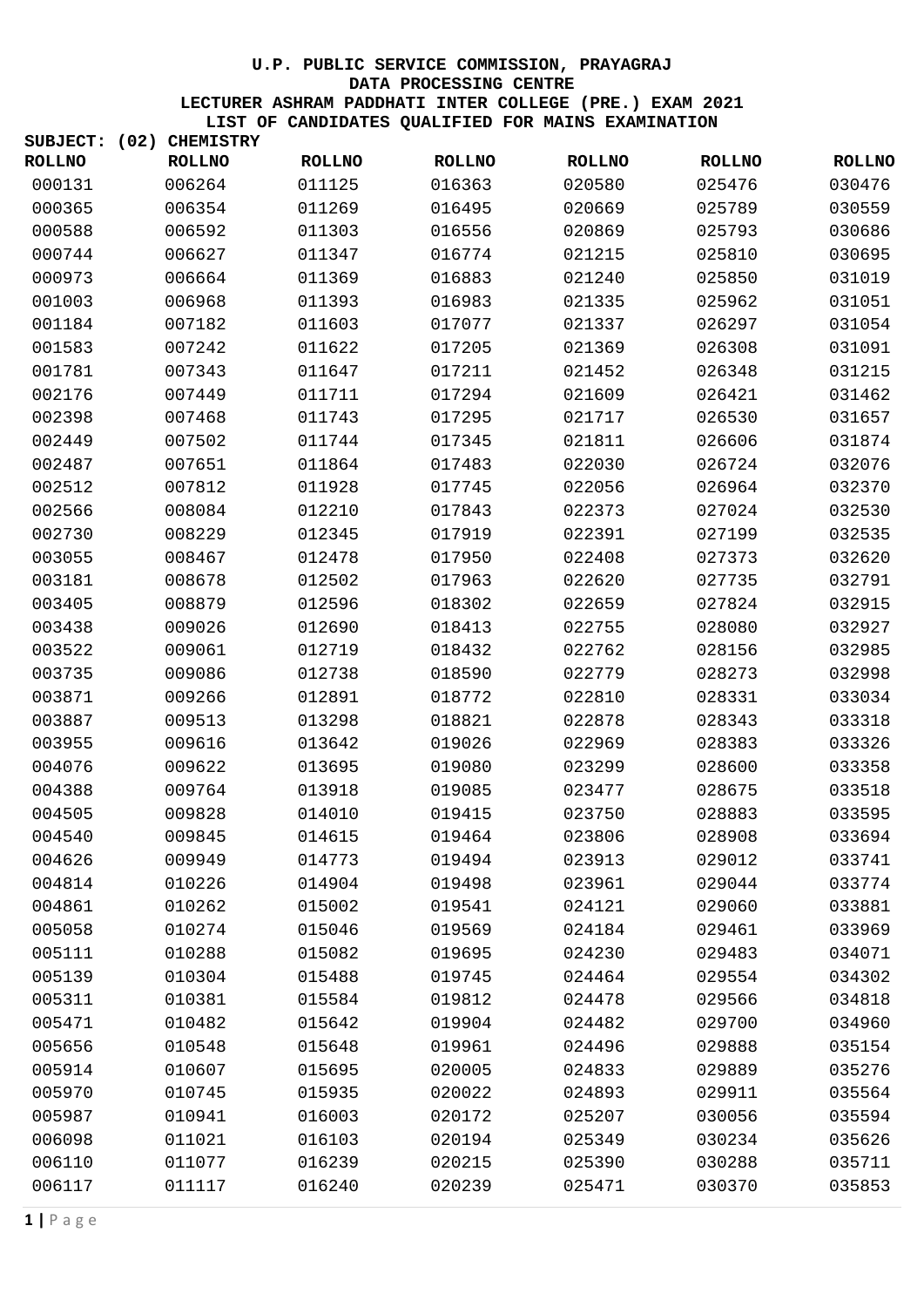| SUBJECT:      | (02) | <b>CHEMISTRY</b> |               |               |               |               |               |
|---------------|------|------------------|---------------|---------------|---------------|---------------|---------------|
| <b>ROLLNO</b> |      | <b>ROLLNO</b>    | <b>ROLLNO</b> | <b>ROLLNO</b> | <b>ROLLNO</b> | <b>ROLLNO</b> | <b>ROLLNO</b> |
| 035953        |      | 036936           | 037786        | 038837        | 040287        | 041626        | 042607        |
| 036038        |      | 036962           | 037841        | 039005        | 040530        | 042019        | 042882        |
| 036097        |      | 036965           | 037919        | 039375        | 040901        | 042061        |               |
| 036217        |      | 037021           | 037993        | 039514        | 041137        | 042087        |               |
| 036435        |      | 037268           | 038180        | 039897        | 041394        | 042157        |               |
| 036545        |      | 037271           | 038476        | 040055        | 041436        | 042168        |               |
| 036673        |      | 037458           | 038751        | 040067        | 041550        | 042279        |               |
| 036804        |      | 037567           | 038823        | 040215        | 041561        | 042365        |               |

TOTAL NUMBER OF CANDIDATES QUALIFIED >>>> 000358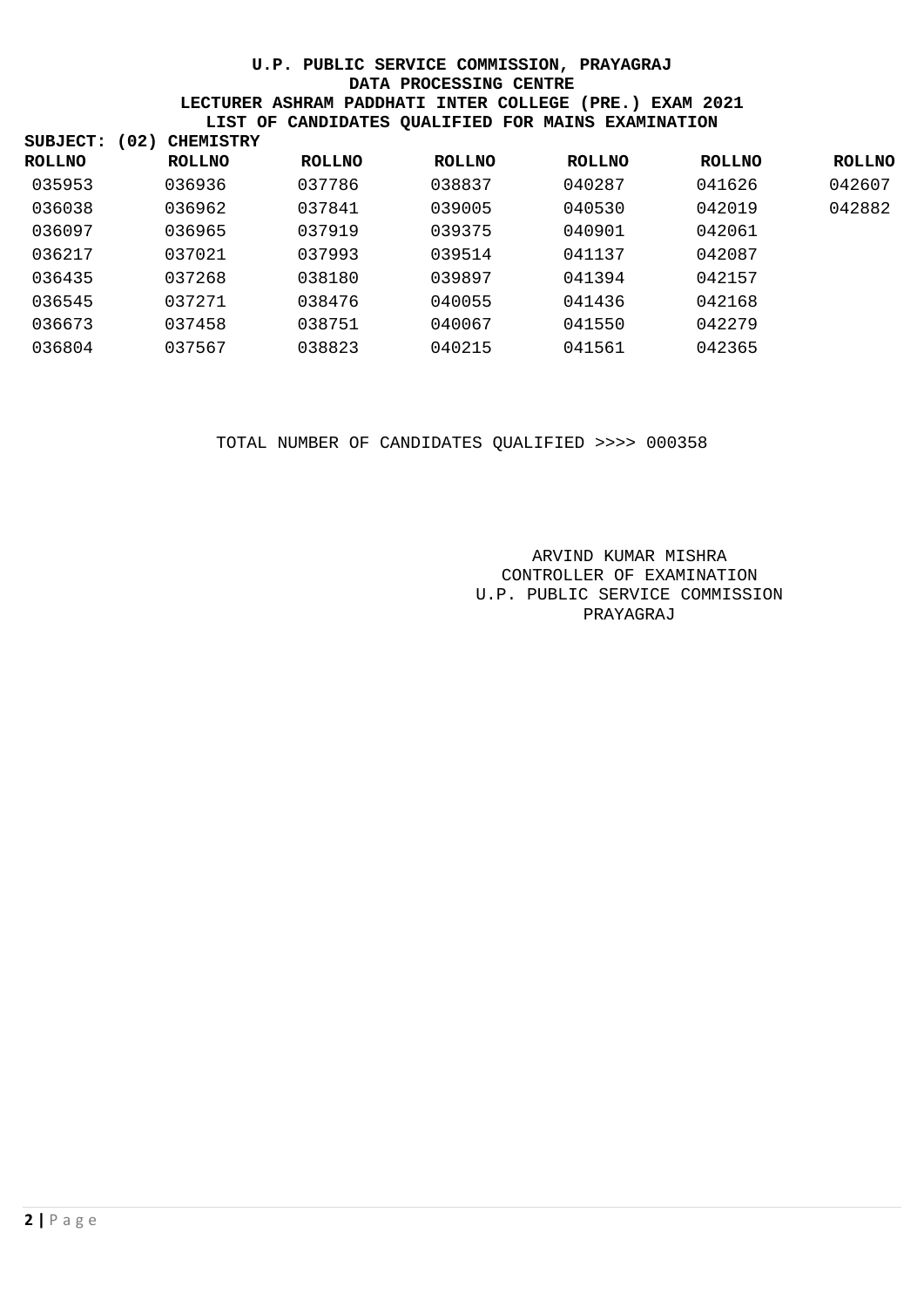| <b>ROLLNO</b><br><b>ROLLNO</b><br><b>ROLLNO</b><br><b>ROLLNO</b><br><b>ROLLNO</b><br><b>ROLLNO</b><br><b>ROLLNO</b><br>016356<br>000020<br>004606<br>008959<br>012405<br>020632<br>025703<br>000334<br>004612<br>008977<br>012639<br>016506<br>020724<br>025892<br>000431<br>004674<br>009033<br>012696<br>016510<br>021353<br>025935<br>000699<br>004980<br>009105<br>012699<br>016652<br>021380<br>026105<br>000752<br>005006<br>009198<br>012727<br>016723<br>021464<br>026114<br>000927<br>005070<br>009255<br>016755<br>021743<br>026161<br>012746<br>000975<br>005141<br>009308<br>013021<br>017034<br>021791<br>026364<br>001096<br>005195<br>009321<br>013162<br>017082<br>026573<br>021835<br>001134<br>005337<br>009327<br>013246<br>017100<br>021845<br>026613<br>005368<br>009383<br>013247<br>017234<br>021986<br>026616<br>001163<br>001227<br>005418<br>009401<br>013285<br>017274<br>022228<br>026655<br>005431<br>009432<br>017336<br>022330<br>026824<br>001282<br>013354<br>001312<br>005504<br>009527<br>013358<br>017368<br>022424<br>026922<br>001367<br>005542<br>009548<br>013470<br>017415<br>022481<br>026947<br>001430<br>005671<br>010079<br>013728<br>017490<br>022699<br>026986<br>005858<br>010178<br>013881<br>017509<br>027016<br>001454<br>022741<br>001712<br>005958<br>010324<br>014143<br>017517<br>022913<br>027018<br>001810<br>005960<br>010601<br>014160<br>022968<br>027118<br>017657<br>001969<br>006227<br>010695<br>014273<br>017941<br>023032<br>027160<br>002054<br>006229<br>010740<br>014352<br>018266<br>023116<br>027301<br>002116<br>006399<br>010790<br>018359<br>023409<br>027305<br>014485<br>002141<br>006502<br>010810<br>018394<br>027330<br>014585<br>023475<br>027341<br>002207<br>006620<br>010812<br>014619<br>018414<br>023546<br>002361<br>006778<br>011045<br>014712<br>018489<br>023666<br>027423<br>027803<br>002405<br>006962<br>011167<br>014778<br>018656<br>023801<br>002442<br>007064<br>011205<br>014779<br>018694<br>023839<br>027815<br>002459<br>007119<br>011247<br>014842<br>018698<br>024426<br>027898<br>002489<br>007184<br>011270<br>014850<br>018755<br>024460<br>027933<br>002519<br>007296<br>011275<br>018877<br>024521<br>028061<br>014906<br>002677<br>007364<br>028082<br>011295<br>015088<br>019289<br>024536<br>002917<br>007404<br>011404<br>015140<br>019313<br>024541<br>028118<br>002926<br>028126<br>007488<br>011451<br>015332<br>019352<br>024571<br>002945<br>028174<br>007513<br>011608<br>015405<br>019581<br>024581<br>003257<br>007611<br>011733<br>015425<br>019678<br>024740<br>028329<br>028367<br>003462<br>007847<br>011862<br>015474<br>019719<br>024869<br>003557<br>007963<br>011923<br>015523<br>020015<br>024956<br>028431<br>003726<br>008125<br>011936<br>015539<br>020054<br>025253<br>028435<br>003932<br>008225<br>011963<br>015561<br>020120<br>025335<br>028484<br>003957<br>008261<br>011996<br>015665<br>020311<br>025463<br>028538<br>004074<br>008479<br>012104<br>015767<br>020406<br>025464<br>028542<br>008502<br>004252<br>012149<br>015805<br>020415<br>025592<br>028771<br>004317<br>008596<br>012218<br>015965<br>020437<br>025598<br>028844<br>008602<br>012251<br>025622<br>004447<br>016081<br>020492<br>028995<br>025628<br>004521<br>008693<br>012326<br>016282<br>020523<br>029058 | SUBJECT: | (03) BIOLOGY |  |  |  |
|-----------------------------------------------------------------------------------------------------------------------------------------------------------------------------------------------------------------------------------------------------------------------------------------------------------------------------------------------------------------------------------------------------------------------------------------------------------------------------------------------------------------------------------------------------------------------------------------------------------------------------------------------------------------------------------------------------------------------------------------------------------------------------------------------------------------------------------------------------------------------------------------------------------------------------------------------------------------------------------------------------------------------------------------------------------------------------------------------------------------------------------------------------------------------------------------------------------------------------------------------------------------------------------------------------------------------------------------------------------------------------------------------------------------------------------------------------------------------------------------------------------------------------------------------------------------------------------------------------------------------------------------------------------------------------------------------------------------------------------------------------------------------------------------------------------------------------------------------------------------------------------------------------------------------------------------------------------------------------------------------------------------------------------------------------------------------------------------------------------------------------------------------------------------------------------------------------------------------------------------------------------------------------------------------------------------------------------------------------------------------------------------------------------------------------------------------------------------------------------------------------------------------------------------------------------------------------------------------------------------------------------------------------------------------------------------------------------------------------------------------------------------------------------------------------------------------------------------------------------------------------------------------------------------------------------------------------------------------------------------------------------------------------------------------------------------------------------------------------------------------------------------------------------------------------------------------------------------------------------------------------------------------------------------------------------------------------|----------|--------------|--|--|--|
|                                                                                                                                                                                                                                                                                                                                                                                                                                                                                                                                                                                                                                                                                                                                                                                                                                                                                                                                                                                                                                                                                                                                                                                                                                                                                                                                                                                                                                                                                                                                                                                                                                                                                                                                                                                                                                                                                                                                                                                                                                                                                                                                                                                                                                                                                                                                                                                                                                                                                                                                                                                                                                                                                                                                                                                                                                                                                                                                                                                                                                                                                                                                                                                                                                                                                                                             |          |              |  |  |  |
|                                                                                                                                                                                                                                                                                                                                                                                                                                                                                                                                                                                                                                                                                                                                                                                                                                                                                                                                                                                                                                                                                                                                                                                                                                                                                                                                                                                                                                                                                                                                                                                                                                                                                                                                                                                                                                                                                                                                                                                                                                                                                                                                                                                                                                                                                                                                                                                                                                                                                                                                                                                                                                                                                                                                                                                                                                                                                                                                                                                                                                                                                                                                                                                                                                                                                                                             |          |              |  |  |  |
|                                                                                                                                                                                                                                                                                                                                                                                                                                                                                                                                                                                                                                                                                                                                                                                                                                                                                                                                                                                                                                                                                                                                                                                                                                                                                                                                                                                                                                                                                                                                                                                                                                                                                                                                                                                                                                                                                                                                                                                                                                                                                                                                                                                                                                                                                                                                                                                                                                                                                                                                                                                                                                                                                                                                                                                                                                                                                                                                                                                                                                                                                                                                                                                                                                                                                                                             |          |              |  |  |  |
|                                                                                                                                                                                                                                                                                                                                                                                                                                                                                                                                                                                                                                                                                                                                                                                                                                                                                                                                                                                                                                                                                                                                                                                                                                                                                                                                                                                                                                                                                                                                                                                                                                                                                                                                                                                                                                                                                                                                                                                                                                                                                                                                                                                                                                                                                                                                                                                                                                                                                                                                                                                                                                                                                                                                                                                                                                                                                                                                                                                                                                                                                                                                                                                                                                                                                                                             |          |              |  |  |  |
|                                                                                                                                                                                                                                                                                                                                                                                                                                                                                                                                                                                                                                                                                                                                                                                                                                                                                                                                                                                                                                                                                                                                                                                                                                                                                                                                                                                                                                                                                                                                                                                                                                                                                                                                                                                                                                                                                                                                                                                                                                                                                                                                                                                                                                                                                                                                                                                                                                                                                                                                                                                                                                                                                                                                                                                                                                                                                                                                                                                                                                                                                                                                                                                                                                                                                                                             |          |              |  |  |  |
|                                                                                                                                                                                                                                                                                                                                                                                                                                                                                                                                                                                                                                                                                                                                                                                                                                                                                                                                                                                                                                                                                                                                                                                                                                                                                                                                                                                                                                                                                                                                                                                                                                                                                                                                                                                                                                                                                                                                                                                                                                                                                                                                                                                                                                                                                                                                                                                                                                                                                                                                                                                                                                                                                                                                                                                                                                                                                                                                                                                                                                                                                                                                                                                                                                                                                                                             |          |              |  |  |  |
|                                                                                                                                                                                                                                                                                                                                                                                                                                                                                                                                                                                                                                                                                                                                                                                                                                                                                                                                                                                                                                                                                                                                                                                                                                                                                                                                                                                                                                                                                                                                                                                                                                                                                                                                                                                                                                                                                                                                                                                                                                                                                                                                                                                                                                                                                                                                                                                                                                                                                                                                                                                                                                                                                                                                                                                                                                                                                                                                                                                                                                                                                                                                                                                                                                                                                                                             |          |              |  |  |  |
|                                                                                                                                                                                                                                                                                                                                                                                                                                                                                                                                                                                                                                                                                                                                                                                                                                                                                                                                                                                                                                                                                                                                                                                                                                                                                                                                                                                                                                                                                                                                                                                                                                                                                                                                                                                                                                                                                                                                                                                                                                                                                                                                                                                                                                                                                                                                                                                                                                                                                                                                                                                                                                                                                                                                                                                                                                                                                                                                                                                                                                                                                                                                                                                                                                                                                                                             |          |              |  |  |  |
|                                                                                                                                                                                                                                                                                                                                                                                                                                                                                                                                                                                                                                                                                                                                                                                                                                                                                                                                                                                                                                                                                                                                                                                                                                                                                                                                                                                                                                                                                                                                                                                                                                                                                                                                                                                                                                                                                                                                                                                                                                                                                                                                                                                                                                                                                                                                                                                                                                                                                                                                                                                                                                                                                                                                                                                                                                                                                                                                                                                                                                                                                                                                                                                                                                                                                                                             |          |              |  |  |  |
|                                                                                                                                                                                                                                                                                                                                                                                                                                                                                                                                                                                                                                                                                                                                                                                                                                                                                                                                                                                                                                                                                                                                                                                                                                                                                                                                                                                                                                                                                                                                                                                                                                                                                                                                                                                                                                                                                                                                                                                                                                                                                                                                                                                                                                                                                                                                                                                                                                                                                                                                                                                                                                                                                                                                                                                                                                                                                                                                                                                                                                                                                                                                                                                                                                                                                                                             |          |              |  |  |  |
|                                                                                                                                                                                                                                                                                                                                                                                                                                                                                                                                                                                                                                                                                                                                                                                                                                                                                                                                                                                                                                                                                                                                                                                                                                                                                                                                                                                                                                                                                                                                                                                                                                                                                                                                                                                                                                                                                                                                                                                                                                                                                                                                                                                                                                                                                                                                                                                                                                                                                                                                                                                                                                                                                                                                                                                                                                                                                                                                                                                                                                                                                                                                                                                                                                                                                                                             |          |              |  |  |  |
|                                                                                                                                                                                                                                                                                                                                                                                                                                                                                                                                                                                                                                                                                                                                                                                                                                                                                                                                                                                                                                                                                                                                                                                                                                                                                                                                                                                                                                                                                                                                                                                                                                                                                                                                                                                                                                                                                                                                                                                                                                                                                                                                                                                                                                                                                                                                                                                                                                                                                                                                                                                                                                                                                                                                                                                                                                                                                                                                                                                                                                                                                                                                                                                                                                                                                                                             |          |              |  |  |  |
|                                                                                                                                                                                                                                                                                                                                                                                                                                                                                                                                                                                                                                                                                                                                                                                                                                                                                                                                                                                                                                                                                                                                                                                                                                                                                                                                                                                                                                                                                                                                                                                                                                                                                                                                                                                                                                                                                                                                                                                                                                                                                                                                                                                                                                                                                                                                                                                                                                                                                                                                                                                                                                                                                                                                                                                                                                                                                                                                                                                                                                                                                                                                                                                                                                                                                                                             |          |              |  |  |  |
|                                                                                                                                                                                                                                                                                                                                                                                                                                                                                                                                                                                                                                                                                                                                                                                                                                                                                                                                                                                                                                                                                                                                                                                                                                                                                                                                                                                                                                                                                                                                                                                                                                                                                                                                                                                                                                                                                                                                                                                                                                                                                                                                                                                                                                                                                                                                                                                                                                                                                                                                                                                                                                                                                                                                                                                                                                                                                                                                                                                                                                                                                                                                                                                                                                                                                                                             |          |              |  |  |  |
|                                                                                                                                                                                                                                                                                                                                                                                                                                                                                                                                                                                                                                                                                                                                                                                                                                                                                                                                                                                                                                                                                                                                                                                                                                                                                                                                                                                                                                                                                                                                                                                                                                                                                                                                                                                                                                                                                                                                                                                                                                                                                                                                                                                                                                                                                                                                                                                                                                                                                                                                                                                                                                                                                                                                                                                                                                                                                                                                                                                                                                                                                                                                                                                                                                                                                                                             |          |              |  |  |  |
|                                                                                                                                                                                                                                                                                                                                                                                                                                                                                                                                                                                                                                                                                                                                                                                                                                                                                                                                                                                                                                                                                                                                                                                                                                                                                                                                                                                                                                                                                                                                                                                                                                                                                                                                                                                                                                                                                                                                                                                                                                                                                                                                                                                                                                                                                                                                                                                                                                                                                                                                                                                                                                                                                                                                                                                                                                                                                                                                                                                                                                                                                                                                                                                                                                                                                                                             |          |              |  |  |  |
|                                                                                                                                                                                                                                                                                                                                                                                                                                                                                                                                                                                                                                                                                                                                                                                                                                                                                                                                                                                                                                                                                                                                                                                                                                                                                                                                                                                                                                                                                                                                                                                                                                                                                                                                                                                                                                                                                                                                                                                                                                                                                                                                                                                                                                                                                                                                                                                                                                                                                                                                                                                                                                                                                                                                                                                                                                                                                                                                                                                                                                                                                                                                                                                                                                                                                                                             |          |              |  |  |  |
|                                                                                                                                                                                                                                                                                                                                                                                                                                                                                                                                                                                                                                                                                                                                                                                                                                                                                                                                                                                                                                                                                                                                                                                                                                                                                                                                                                                                                                                                                                                                                                                                                                                                                                                                                                                                                                                                                                                                                                                                                                                                                                                                                                                                                                                                                                                                                                                                                                                                                                                                                                                                                                                                                                                                                                                                                                                                                                                                                                                                                                                                                                                                                                                                                                                                                                                             |          |              |  |  |  |
|                                                                                                                                                                                                                                                                                                                                                                                                                                                                                                                                                                                                                                                                                                                                                                                                                                                                                                                                                                                                                                                                                                                                                                                                                                                                                                                                                                                                                                                                                                                                                                                                                                                                                                                                                                                                                                                                                                                                                                                                                                                                                                                                                                                                                                                                                                                                                                                                                                                                                                                                                                                                                                                                                                                                                                                                                                                                                                                                                                                                                                                                                                                                                                                                                                                                                                                             |          |              |  |  |  |
|                                                                                                                                                                                                                                                                                                                                                                                                                                                                                                                                                                                                                                                                                                                                                                                                                                                                                                                                                                                                                                                                                                                                                                                                                                                                                                                                                                                                                                                                                                                                                                                                                                                                                                                                                                                                                                                                                                                                                                                                                                                                                                                                                                                                                                                                                                                                                                                                                                                                                                                                                                                                                                                                                                                                                                                                                                                                                                                                                                                                                                                                                                                                                                                                                                                                                                                             |          |              |  |  |  |
|                                                                                                                                                                                                                                                                                                                                                                                                                                                                                                                                                                                                                                                                                                                                                                                                                                                                                                                                                                                                                                                                                                                                                                                                                                                                                                                                                                                                                                                                                                                                                                                                                                                                                                                                                                                                                                                                                                                                                                                                                                                                                                                                                                                                                                                                                                                                                                                                                                                                                                                                                                                                                                                                                                                                                                                                                                                                                                                                                                                                                                                                                                                                                                                                                                                                                                                             |          |              |  |  |  |
|                                                                                                                                                                                                                                                                                                                                                                                                                                                                                                                                                                                                                                                                                                                                                                                                                                                                                                                                                                                                                                                                                                                                                                                                                                                                                                                                                                                                                                                                                                                                                                                                                                                                                                                                                                                                                                                                                                                                                                                                                                                                                                                                                                                                                                                                                                                                                                                                                                                                                                                                                                                                                                                                                                                                                                                                                                                                                                                                                                                                                                                                                                                                                                                                                                                                                                                             |          |              |  |  |  |
|                                                                                                                                                                                                                                                                                                                                                                                                                                                                                                                                                                                                                                                                                                                                                                                                                                                                                                                                                                                                                                                                                                                                                                                                                                                                                                                                                                                                                                                                                                                                                                                                                                                                                                                                                                                                                                                                                                                                                                                                                                                                                                                                                                                                                                                                                                                                                                                                                                                                                                                                                                                                                                                                                                                                                                                                                                                                                                                                                                                                                                                                                                                                                                                                                                                                                                                             |          |              |  |  |  |
|                                                                                                                                                                                                                                                                                                                                                                                                                                                                                                                                                                                                                                                                                                                                                                                                                                                                                                                                                                                                                                                                                                                                                                                                                                                                                                                                                                                                                                                                                                                                                                                                                                                                                                                                                                                                                                                                                                                                                                                                                                                                                                                                                                                                                                                                                                                                                                                                                                                                                                                                                                                                                                                                                                                                                                                                                                                                                                                                                                                                                                                                                                                                                                                                                                                                                                                             |          |              |  |  |  |
|                                                                                                                                                                                                                                                                                                                                                                                                                                                                                                                                                                                                                                                                                                                                                                                                                                                                                                                                                                                                                                                                                                                                                                                                                                                                                                                                                                                                                                                                                                                                                                                                                                                                                                                                                                                                                                                                                                                                                                                                                                                                                                                                                                                                                                                                                                                                                                                                                                                                                                                                                                                                                                                                                                                                                                                                                                                                                                                                                                                                                                                                                                                                                                                                                                                                                                                             |          |              |  |  |  |
|                                                                                                                                                                                                                                                                                                                                                                                                                                                                                                                                                                                                                                                                                                                                                                                                                                                                                                                                                                                                                                                                                                                                                                                                                                                                                                                                                                                                                                                                                                                                                                                                                                                                                                                                                                                                                                                                                                                                                                                                                                                                                                                                                                                                                                                                                                                                                                                                                                                                                                                                                                                                                                                                                                                                                                                                                                                                                                                                                                                                                                                                                                                                                                                                                                                                                                                             |          |              |  |  |  |
|                                                                                                                                                                                                                                                                                                                                                                                                                                                                                                                                                                                                                                                                                                                                                                                                                                                                                                                                                                                                                                                                                                                                                                                                                                                                                                                                                                                                                                                                                                                                                                                                                                                                                                                                                                                                                                                                                                                                                                                                                                                                                                                                                                                                                                                                                                                                                                                                                                                                                                                                                                                                                                                                                                                                                                                                                                                                                                                                                                                                                                                                                                                                                                                                                                                                                                                             |          |              |  |  |  |
|                                                                                                                                                                                                                                                                                                                                                                                                                                                                                                                                                                                                                                                                                                                                                                                                                                                                                                                                                                                                                                                                                                                                                                                                                                                                                                                                                                                                                                                                                                                                                                                                                                                                                                                                                                                                                                                                                                                                                                                                                                                                                                                                                                                                                                                                                                                                                                                                                                                                                                                                                                                                                                                                                                                                                                                                                                                                                                                                                                                                                                                                                                                                                                                                                                                                                                                             |          |              |  |  |  |
|                                                                                                                                                                                                                                                                                                                                                                                                                                                                                                                                                                                                                                                                                                                                                                                                                                                                                                                                                                                                                                                                                                                                                                                                                                                                                                                                                                                                                                                                                                                                                                                                                                                                                                                                                                                                                                                                                                                                                                                                                                                                                                                                                                                                                                                                                                                                                                                                                                                                                                                                                                                                                                                                                                                                                                                                                                                                                                                                                                                                                                                                                                                                                                                                                                                                                                                             |          |              |  |  |  |
|                                                                                                                                                                                                                                                                                                                                                                                                                                                                                                                                                                                                                                                                                                                                                                                                                                                                                                                                                                                                                                                                                                                                                                                                                                                                                                                                                                                                                                                                                                                                                                                                                                                                                                                                                                                                                                                                                                                                                                                                                                                                                                                                                                                                                                                                                                                                                                                                                                                                                                                                                                                                                                                                                                                                                                                                                                                                                                                                                                                                                                                                                                                                                                                                                                                                                                                             |          |              |  |  |  |
|                                                                                                                                                                                                                                                                                                                                                                                                                                                                                                                                                                                                                                                                                                                                                                                                                                                                                                                                                                                                                                                                                                                                                                                                                                                                                                                                                                                                                                                                                                                                                                                                                                                                                                                                                                                                                                                                                                                                                                                                                                                                                                                                                                                                                                                                                                                                                                                                                                                                                                                                                                                                                                                                                                                                                                                                                                                                                                                                                                                                                                                                                                                                                                                                                                                                                                                             |          |              |  |  |  |
|                                                                                                                                                                                                                                                                                                                                                                                                                                                                                                                                                                                                                                                                                                                                                                                                                                                                                                                                                                                                                                                                                                                                                                                                                                                                                                                                                                                                                                                                                                                                                                                                                                                                                                                                                                                                                                                                                                                                                                                                                                                                                                                                                                                                                                                                                                                                                                                                                                                                                                                                                                                                                                                                                                                                                                                                                                                                                                                                                                                                                                                                                                                                                                                                                                                                                                                             |          |              |  |  |  |
|                                                                                                                                                                                                                                                                                                                                                                                                                                                                                                                                                                                                                                                                                                                                                                                                                                                                                                                                                                                                                                                                                                                                                                                                                                                                                                                                                                                                                                                                                                                                                                                                                                                                                                                                                                                                                                                                                                                                                                                                                                                                                                                                                                                                                                                                                                                                                                                                                                                                                                                                                                                                                                                                                                                                                                                                                                                                                                                                                                                                                                                                                                                                                                                                                                                                                                                             |          |              |  |  |  |
|                                                                                                                                                                                                                                                                                                                                                                                                                                                                                                                                                                                                                                                                                                                                                                                                                                                                                                                                                                                                                                                                                                                                                                                                                                                                                                                                                                                                                                                                                                                                                                                                                                                                                                                                                                                                                                                                                                                                                                                                                                                                                                                                                                                                                                                                                                                                                                                                                                                                                                                                                                                                                                                                                                                                                                                                                                                                                                                                                                                                                                                                                                                                                                                                                                                                                                                             |          |              |  |  |  |
|                                                                                                                                                                                                                                                                                                                                                                                                                                                                                                                                                                                                                                                                                                                                                                                                                                                                                                                                                                                                                                                                                                                                                                                                                                                                                                                                                                                                                                                                                                                                                                                                                                                                                                                                                                                                                                                                                                                                                                                                                                                                                                                                                                                                                                                                                                                                                                                                                                                                                                                                                                                                                                                                                                                                                                                                                                                                                                                                                                                                                                                                                                                                                                                                                                                                                                                             |          |              |  |  |  |
|                                                                                                                                                                                                                                                                                                                                                                                                                                                                                                                                                                                                                                                                                                                                                                                                                                                                                                                                                                                                                                                                                                                                                                                                                                                                                                                                                                                                                                                                                                                                                                                                                                                                                                                                                                                                                                                                                                                                                                                                                                                                                                                                                                                                                                                                                                                                                                                                                                                                                                                                                                                                                                                                                                                                                                                                                                                                                                                                                                                                                                                                                                                                                                                                                                                                                                                             |          |              |  |  |  |
|                                                                                                                                                                                                                                                                                                                                                                                                                                                                                                                                                                                                                                                                                                                                                                                                                                                                                                                                                                                                                                                                                                                                                                                                                                                                                                                                                                                                                                                                                                                                                                                                                                                                                                                                                                                                                                                                                                                                                                                                                                                                                                                                                                                                                                                                                                                                                                                                                                                                                                                                                                                                                                                                                                                                                                                                                                                                                                                                                                                                                                                                                                                                                                                                                                                                                                                             |          |              |  |  |  |
|                                                                                                                                                                                                                                                                                                                                                                                                                                                                                                                                                                                                                                                                                                                                                                                                                                                                                                                                                                                                                                                                                                                                                                                                                                                                                                                                                                                                                                                                                                                                                                                                                                                                                                                                                                                                                                                                                                                                                                                                                                                                                                                                                                                                                                                                                                                                                                                                                                                                                                                                                                                                                                                                                                                                                                                                                                                                                                                                                                                                                                                                                                                                                                                                                                                                                                                             |          |              |  |  |  |
|                                                                                                                                                                                                                                                                                                                                                                                                                                                                                                                                                                                                                                                                                                                                                                                                                                                                                                                                                                                                                                                                                                                                                                                                                                                                                                                                                                                                                                                                                                                                                                                                                                                                                                                                                                                                                                                                                                                                                                                                                                                                                                                                                                                                                                                                                                                                                                                                                                                                                                                                                                                                                                                                                                                                                                                                                                                                                                                                                                                                                                                                                                                                                                                                                                                                                                                             |          |              |  |  |  |
|                                                                                                                                                                                                                                                                                                                                                                                                                                                                                                                                                                                                                                                                                                                                                                                                                                                                                                                                                                                                                                                                                                                                                                                                                                                                                                                                                                                                                                                                                                                                                                                                                                                                                                                                                                                                                                                                                                                                                                                                                                                                                                                                                                                                                                                                                                                                                                                                                                                                                                                                                                                                                                                                                                                                                                                                                                                                                                                                                                                                                                                                                                                                                                                                                                                                                                                             |          |              |  |  |  |
|                                                                                                                                                                                                                                                                                                                                                                                                                                                                                                                                                                                                                                                                                                                                                                                                                                                                                                                                                                                                                                                                                                                                                                                                                                                                                                                                                                                                                                                                                                                                                                                                                                                                                                                                                                                                                                                                                                                                                                                                                                                                                                                                                                                                                                                                                                                                                                                                                                                                                                                                                                                                                                                                                                                                                                                                                                                                                                                                                                                                                                                                                                                                                                                                                                                                                                                             |          |              |  |  |  |
|                                                                                                                                                                                                                                                                                                                                                                                                                                                                                                                                                                                                                                                                                                                                                                                                                                                                                                                                                                                                                                                                                                                                                                                                                                                                                                                                                                                                                                                                                                                                                                                                                                                                                                                                                                                                                                                                                                                                                                                                                                                                                                                                                                                                                                                                                                                                                                                                                                                                                                                                                                                                                                                                                                                                                                                                                                                                                                                                                                                                                                                                                                                                                                                                                                                                                                                             |          |              |  |  |  |
|                                                                                                                                                                                                                                                                                                                                                                                                                                                                                                                                                                                                                                                                                                                                                                                                                                                                                                                                                                                                                                                                                                                                                                                                                                                                                                                                                                                                                                                                                                                                                                                                                                                                                                                                                                                                                                                                                                                                                                                                                                                                                                                                                                                                                                                                                                                                                                                                                                                                                                                                                                                                                                                                                                                                                                                                                                                                                                                                                                                                                                                                                                                                                                                                                                                                                                                             |          |              |  |  |  |
|                                                                                                                                                                                                                                                                                                                                                                                                                                                                                                                                                                                                                                                                                                                                                                                                                                                                                                                                                                                                                                                                                                                                                                                                                                                                                                                                                                                                                                                                                                                                                                                                                                                                                                                                                                                                                                                                                                                                                                                                                                                                                                                                                                                                                                                                                                                                                                                                                                                                                                                                                                                                                                                                                                                                                                                                                                                                                                                                                                                                                                                                                                                                                                                                                                                                                                                             |          |              |  |  |  |
|                                                                                                                                                                                                                                                                                                                                                                                                                                                                                                                                                                                                                                                                                                                                                                                                                                                                                                                                                                                                                                                                                                                                                                                                                                                                                                                                                                                                                                                                                                                                                                                                                                                                                                                                                                                                                                                                                                                                                                                                                                                                                                                                                                                                                                                                                                                                                                                                                                                                                                                                                                                                                                                                                                                                                                                                                                                                                                                                                                                                                                                                                                                                                                                                                                                                                                                             |          |              |  |  |  |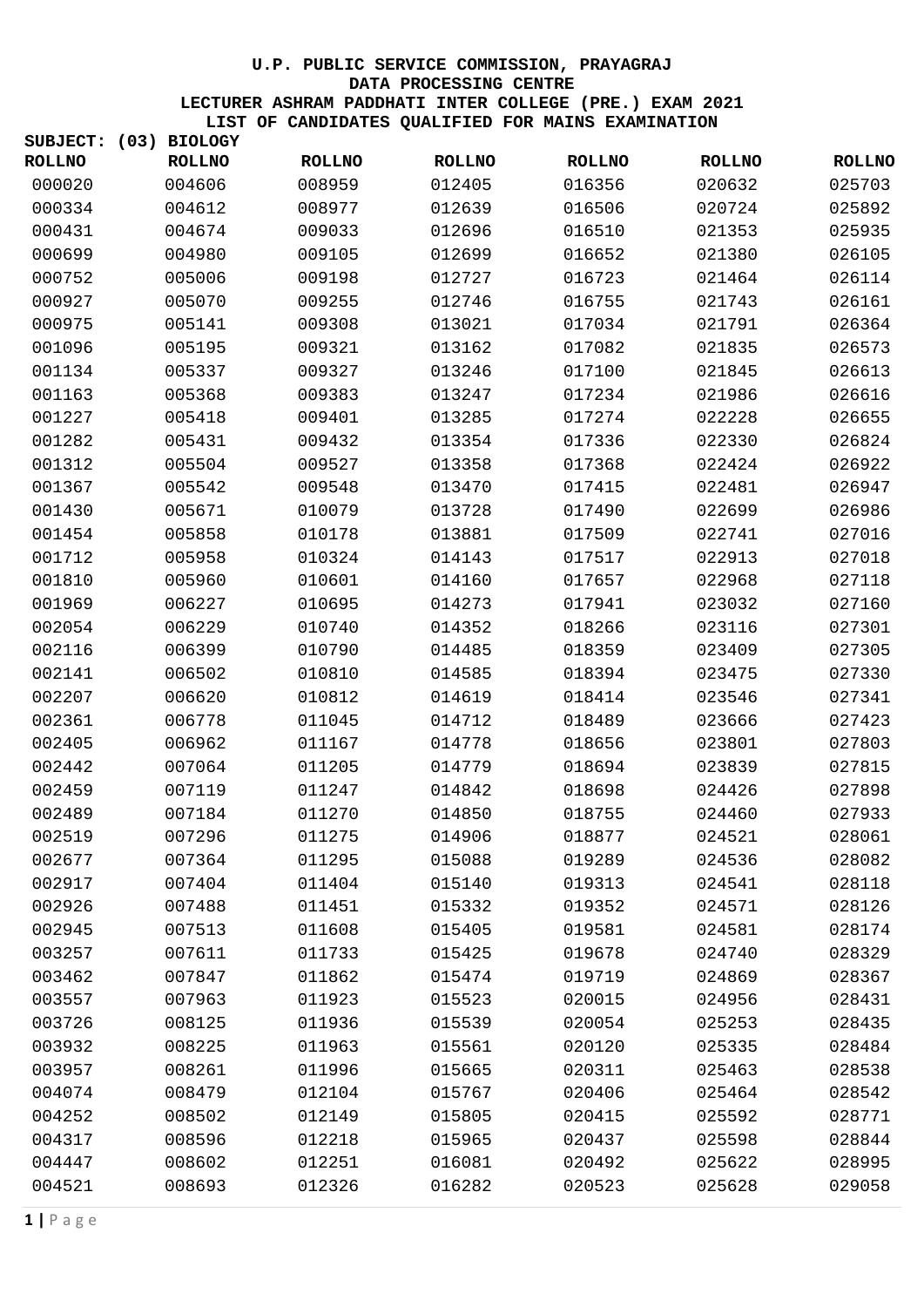| SUBJECT:      | <b>BIOLOGY</b><br>(03) |               |               |               |               |               |
|---------------|------------------------|---------------|---------------|---------------|---------------|---------------|
| <b>ROLLNO</b> | <b>ROLLNO</b>          | <b>ROLLNO</b> | <b>ROLLNO</b> | <b>ROLLNO</b> | <b>ROLLNO</b> | <b>ROLLNO</b> |
| 029127        | 031312                 | 032877        | 035128        | 036813        | 038154        | 041434        |
| 029280        | 031331                 | 032898        | 035136        | 036908        | 038415        | 041527        |
| 029455        | 031355                 | 032903        | 035222        | 036997        | 038456        | 041528        |
| 029503        | 031451                 | 032957        | 035283        | 037019        | 038477        | 041554        |
| 029536        | 031521                 | 033268        | 035364        | 037090        | 038523        | 041610        |
| 029601        | 031751                 | 033459        | 035444        | 037341        | 038809        | 041666        |
| 029689        | 031810                 | 033537        | 035608        | 037361        | 038940        | 041728        |
| 029937        | 031897                 | 033572        | 035622        | 037416        | 039048        | 041776        |
| 030025        | 031906                 | 033613        | 035767        | 037431        | 039091        | 041790        |
| 030245        | 031957                 | 033851        | 035801        | 037483        | 039677        | 041830        |
| 030361        | 032018                 | 033869        | 035859        | 037551        | 039714        | 041922        |
| 030422        | 032046                 | 034110        | 035925        | 037599        | 039742        | 041995        |
| 030477        | 032279                 | 034164        | 035947        | 037705        | 039838        | 042252        |
| 030561        | 032281                 | 034377        | 035971        | 037719        | 040085        | 042349        |
| 030685        | 032306                 | 034574        | 036083        | 037721        | 040231        | 042473        |
| 030730        | 032391                 | 034594        | 036118        | 037737        | 040248        | 042509        |
| 030768        | 032522                 | 034599        | 036176        | 037855        | 040665        | 042579        |
| 030775        | 032545                 | 034719        | 036219        | 037875        | 040819        | 042644        |
| 030936        | 032557                 | 034737        | 036274        | 037920        | 040998        | 042720        |
| 030964        | 032641                 | 034825        | 036423        | 037936        | 041138        | 042753        |
| 031024        | 032734                 | 034887        | 036548        | 038056        | 041207        | 042829        |
| 031073        | 032788                 | 035087        | 036642        | 038095        | 041228        |               |

## TOTAL NUMBER OF CANDIDATES QUALIFIED >>>> 000461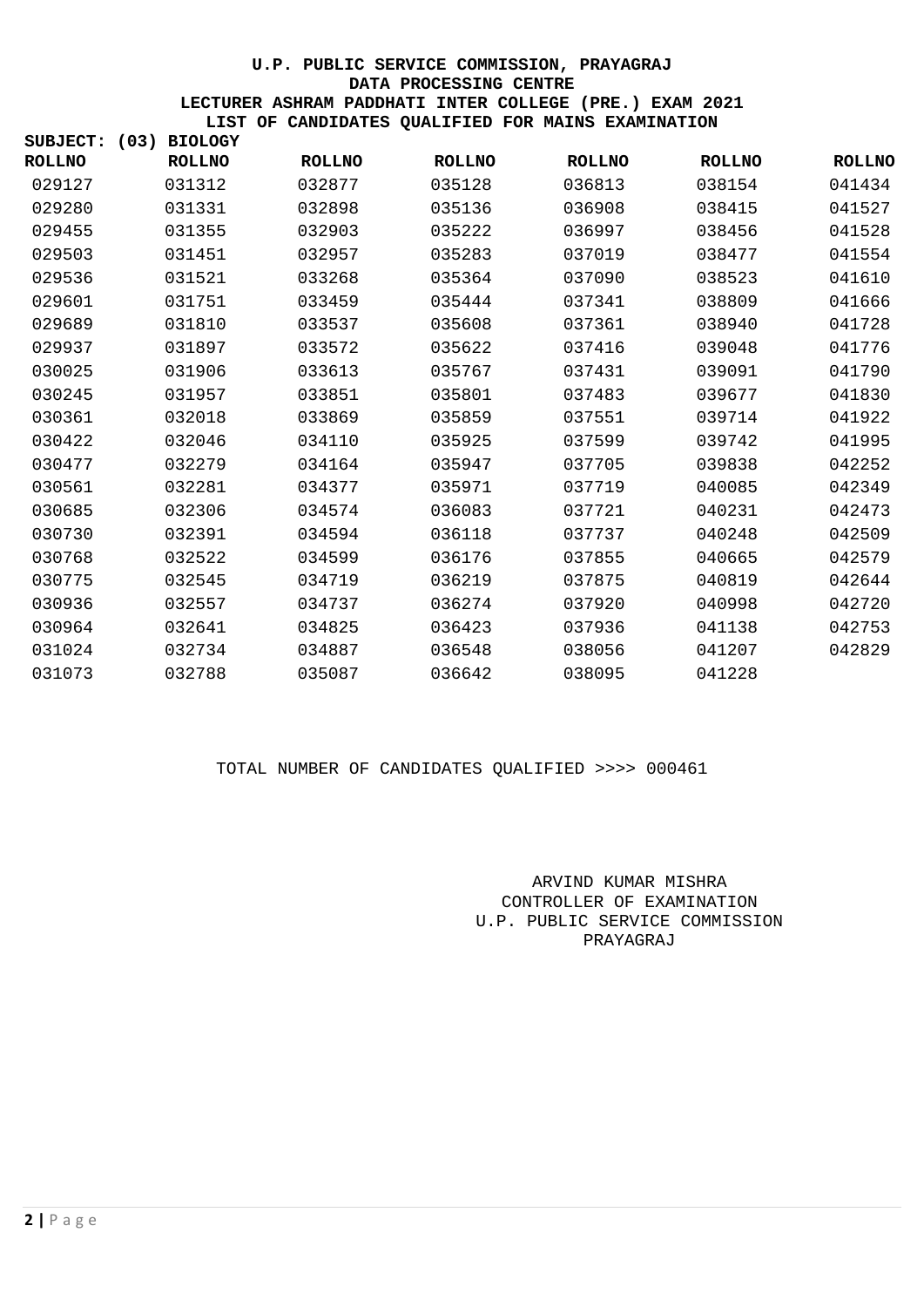| SUBJECT:      | (04) | <b>MATHEMATICS</b> |               |               |               |               |               |
|---------------|------|--------------------|---------------|---------------|---------------|---------------|---------------|
| <b>ROLLNO</b> |      | <b>ROLLNO</b>      | <b>ROLLNO</b> | <b>ROLLNO</b> | <b>ROLLNO</b> | <b>ROLLNO</b> | <b>ROLLNO</b> |
| 000225        |      | 003998             | 007478        | 010489        | 013573        | 017520        | 021251        |
| 000538        |      | 004053             | 007480        | 010490        | 013757        | 017637        | 021371        |
| 000661        |      | 004122             | 007483        | 010505        | 013875        | 017807        | 021650        |
| 000671        |      | 004191             | 007563        | 010715        | 014019        | 017974        | 021910        |
| 000684        |      | 004313             | 007649        | 010764        | 014133        | 018058        | 021957        |
| 000824        |      | 004329             | 007701        | 010776        | 014505        | 018091        | 022058        |
| 000841        |      | 004396             | 007726        | 010780        | 014574        | 018102        | 022076        |
| 000953        |      | 004430             | 007814        | 010782        | 014582        | 018159        | 022124        |
| 000994        |      | 004556             | 007837        | 010977        | 014681        | 018299        | 022279        |
| 001124        |      | 004709             | 007988        | 010980        | 014702        | 018353        | 022289        |
| 001154        |      | 004953             | 008123        | 011067        | 014719        | 018380        | 022380        |
| 001257        |      | 004995             | 008361        | 011219        | 014871        | 018389        | 022644        |
| 001378        |      | 005091             | 008369        | 011243        | 014930        | 018407        | 022653        |
| 001394        |      | 005109             | 008407        | 011344        | 015004        | 018412        | 022749        |
| 001410        |      | 005117             | 008419        | 011597        | 015044        | 018424        | 022756        |
| 001599        |      | 005157             | 008420        | 011727        | 015129        | 018429        | 022826        |
| 001638        |      | 005198             | 008454        | 011776        | 015183        | 018451        | 022839        |
| 001664        |      | 005209             | 008522        | 011778        | 015201        | 018559        | 022843        |
| 001692        |      | 005244             | 008638        | 011791        | 015331        | 018563        | 023069        |
| 001722        |      | 005462             | 008645        | 011994        | 015347        | 018739        | 023079        |
| 001947        |      | 005528             | 008671        | 012067        | 015382        | 018752        | 023080        |
| 001964        |      | 005660             | 008818        | 012070        | 015439        | 018764        | 023124        |
| 001967        |      | 005841             | 009010        | 012090        | 015477        | 018780        | 023191        |
| 001998        |      | 006071             | 009073        | 012107        | 015505        | 018793        | 023258        |
| 002049        |      | 006137             | 009206        | 012114        | 015534        | 018876        | 023268        |
| 002095        |      | 006162             | 009208        | 012325        | 015617        | 018918        | 023318        |
| 002098        |      | 006179             | 009222        | 012424        | 015749        | 019219        | 023368        |
| 002219        |      | 006314             | 009226        | 012533        | 016042        | 019273        | 023395        |
| 002231        |      | 006503             | 009228        | 012584        | 016073        | 019341        | 023535        |
| 002372        |      | 006572             | 009275        | 012865        | 016096        | 019480        | 023564        |
| 002514        |      | 006584             | 009388        | 012885        | 016293        | 019685        | 023579        |
| 002734        |      | 006640             | 009457        | 013034        | 016299        | 019815        | 023668        |
| 002878        |      | 006685             | 009475        | 013107        | 016564        | 019819        | 023677        |
| 002984        |      | 006800             | 009717        | 013112        | 016625        | 019836        | 023858        |
| 003138        |      | 007027             | 009722        | 013122        | 016672        | 019862        | 023944        |
| 003190        |      | 007158             | 009737        | 013142        | 016711        | 019903        | 024046        |
| 003316        |      | 007235             | 009832        | 013169        | 017007        | 020222        | 024359        |
| 003387        |      | 007238             | 009957        | 013214        | 017016        | 020303        | 024477        |
| 003572        |      | 007256             | 010072        | 013257        | 017080        | 020711        | 024572        |
| 003604        |      | 007369             | 010095        | 013356        | 017265        | 020733        | 024582        |
| 003842        |      | 007376             | 010200        | 013378        | 017390        | 020769        | 024638        |
| 003927        |      | 007409             | 010238        | 013386        | 017455        | 020818        | 024642        |
| 003938        |      | 007424             | 010281        | 013467        | 017482        | 020995        | 024671        |
| 003959        |      | 007450             | 010355        | 013494        | 017503        | 021042        | 024715        |
|               |      |                    |               |               |               |               |               |